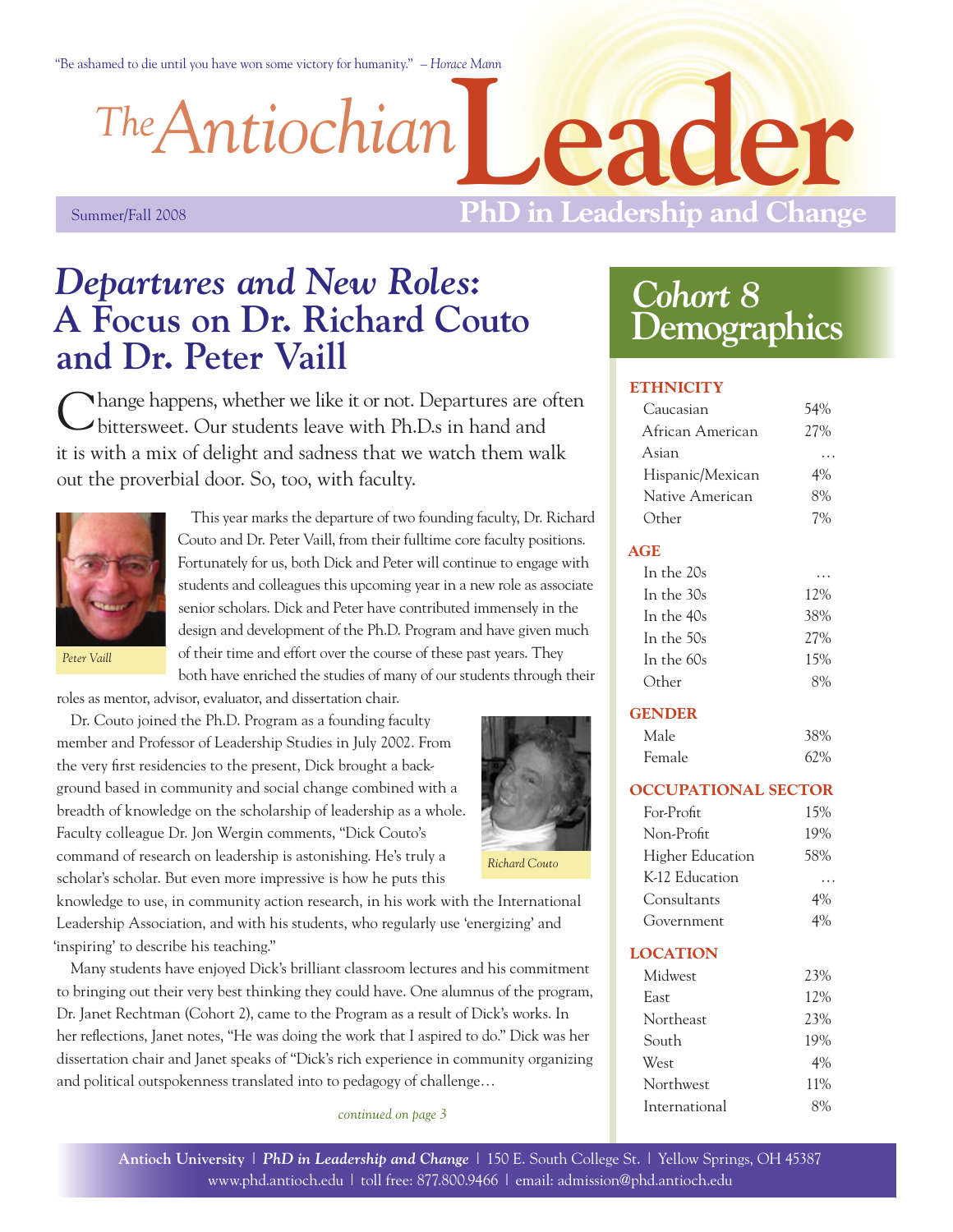#### *Director's Notes Excerpt from Commencement Address Summer 2008*



I am inspired by the accomplishments of our students and their desire to make positive change – through their professional work and their scholarly contributions.

It is definitely wonderful to feel inspired these days. Between wars that seem to have no end, an economic crisis in which many millions are suffering, a housing market crumbling, jobs disappearing, schools systems that don't school, and a planet in peril it is sometime hard to find the joy. For some, inspiration comes in the form of new social movements that place people over greed; for others, good feelings come from individual choices to engage in more sustainable lifestyles that reduce our footprint; for others, it is hope for something new – an election that brings change, a campaign season that has been like no other. The list can go on.

For us, our Program's locus of inspiration is in our students, adult students, who bring their already overly committed lives to us. They inspire me…and the faculty and staff … to do what we do to support them. The dissertations this year explore everything from self-leadership to higher education sustainability practices, from the challenges of non-profit leadership to the styles of biopharmaceutical company founders, from college presidencies to small schools to NASA engineers, from theories of energy flow to organizational strategies for collaborative leadership, and from competencies of diversity practitioners to life-affirming leadership practices

of social justice activists.

What an impressive set of interests that have been explored using diverse research methods, and all driven by engaged professionals wanting to make a contribution to their fields of practice and striving to make – through their research and its application – some meaningful change! As I look at our students' accomplishments I know that adults are lifelong learners. The excitement of learning about new things, the stimulation of tackling perplexing problems, the angst of having unanswered questions, and the joy of following new dreams, can be a lifelong ambition! This spirit of lifelong learning, this aspiration to engage in dialogue and contribute to our world at any level as a positive change agent is at the core of our Program.

In his *Ethical Ambition*, noted civil rights activist and educator Derrick Bell writes about what constitutes a meaningful life. He says it is about choosing to do "good" in the world that makes our lives meaningful. Note: doing "good" doesn't always mean doing great or doing big, it means doing good even on the small scale, for it is the little "goods" that often count the most to individuals, their families, their neighborhoods and workplaces.

We are all faced with many occasions to do "good" and do right. And we hope that our students' call to action will be all the more enriched by their time with us. As they graduate, I encourage them to reflect on the following:

Have Purpose. I think it can be best summed up in the following quote from Arthur Morgan, president of Antioch College (1920-36): *"The purpose of an* 

*Antioch education is that while we are learning to be effective, we should also be learning what is most worthwhile to be effective about."* Our purpose is to know what is worthwhile to study about, to fight for, and to pursue. For our graduates, the purpose of studying leadership is not power or privilege, it is fairness, justice, inclusion, equity, and peace.

Have Passion. "Passion is not an event," writes Derrick Bell but "an energy" that exists within us all the time. The question is how to tap into your own passion. Just as your faculty modeled in this program, I hope our graduates help other find their passions. Use the tools of reflection, inquiry, and voice gained in this program to help those you serve. Nurture in them their passion and in so doing, I hope you will find the meaningfulness that brought you here.

Have Play. Noted literary critic Terry Eagleton writes about play as improvisation in the way that each member of an orchestra is free to express herself as she likes, but does so within a receptive sensitivity to the expression of others. In this way, a harmony is fashioned by playing a collective score composed of the free expression of others. The growth is reciprocal not self-aggrandizing. The power of the common harmony is bigger and better and richer and more complex than any one note alone. I think this is an important aspect of making meaningful change too.

As graduates of Antioch University, take these lessons well learned and continue in the tradition of Antiochians, to "win victories for humanity." *Laurien Alexandre*

*lalexandre@phd.antioch.edu*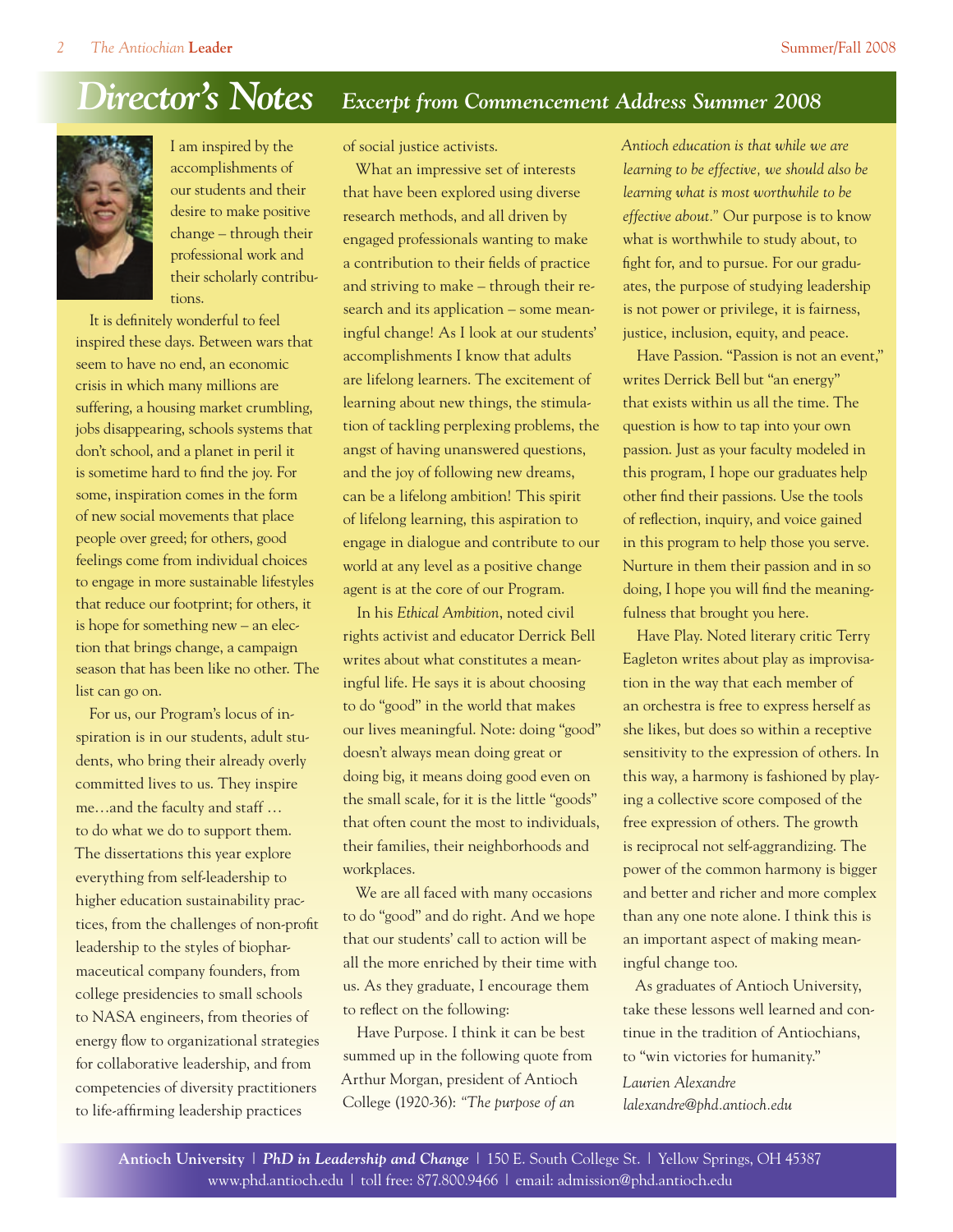#### *Departures and New Roles:*  **A Focus on Dr. Richard Couto and Dr. Peter Vaill**

*continued from page 1*

I cherished his openness to ideas and his ability to ask the questions that led me to develop an idea further."

In his new role as Senior Scholar, Dick will be present at several residencies this year; he will also serve on several dissertation committees and mentor a few Individualized Learning Agreements. Dick will be available via our virtual learning community to add to discussions as well. In terms of his own directions, Dick plans to continue to lecture and write on Appalachian topics; community leadership, development, and political change; and the role of higher education in a scholarship of engagement.

Dr. Vaill joined the Program's core faculty as Distinguished University Professor of Management Studies in 2004. Recognized as one of the nation's most influential organizational change theorists, Peter is internationally known for his innovative approaches to organizational behavior. He has written extensively on issues related to organizations and change, and has consistently broken new ground in addressing issues of spirituality in the workplace as well as the importance of lifelong learning.

Peter touched the hearts and minds of students and faculty alike. Fellow core faculty member, Dr. Alan Guskin writes, "I never cease to be amazed and impressed by Peter's uncompromising commitment to focusing on the student learner, by his willingness to try out new ways of doing things, by his memory for ideas that he read long ago and how he can apply them to a discussion or student work, by his insistence that leadership always deals with change, by his emphasis on the need to look at the spiritual side of leaders, and by his enormous courage and perseverance in facing life's difficult realities."

Program alumnus, Dr. Carole Bergeron (Cohort 3), comments, "As my advisor, Peter guided me gently but assertively; with both challenge and positive reinforcement. As a trusted mentor who became a cherished friend, I will be forever grateful for Peter's generosity and wisdom as well as his delightful sense of humor."

In his new role as Senior Scholar, Peter will continue his inspirational work with both faculty and students, especially on-line. Anyone who has ever read one of Peter's emails knows how much exquisite thought and time he puts into his eloquent musings. Peter will continue to serve on several dissertation committees and will be a mentor for Individualized Learning Achievements. In addition to his work with the Program, Peter plans to continue publishing on topics regarding leadership and management. In particular, he will be producing works that comment on the "process for leading" or "leaderly learning."

The Ph.D. in Leadership and Change Program is deeply appreciative of the many gifts that Dick and Peter have provided to the Program and we feel truly fortunate to have their continued presence and wisdom for future years.  $\bullet$ 

### *Announcements*

#### **Residency Visit!**

Feel free to encourage your friends, family and/or colleagues to join us at our next upcoming residency visit day at Antioch University!

*For details email: admission@phd.antioch.edu*

#### **Dates of Upcoming Residencies**

*October 16 – 19, 2008* Keene, New Hampshire

*January 15 – 18, 2009*  Seattle, Washington

#### **We are excited to be accepting applications for Cohort 9!**

- • February 1, 2009 Priority Application Deadline
- May 1, 2009 Final Application Deadline.

*Contact the admissions office for more information: admission@phd.antioch.edu*

#### **The PhD in Leadership and Change Program supports the fight against global warming**

by offsetting the climate impact of all work-related air travel by The Program's faculty and staff. The Program's annual donations support projects involving renewable energy, energy efficiency, and reforestation.

Antioch University is fully accredited by the Higher Learning Commission of the North Central Association of College and Schools.

The program obtained full and permanent approval from the Ohio Board of Regents in Summer 2005. To learn more about Antioch University's multicampus system visit **www.antioch.edu**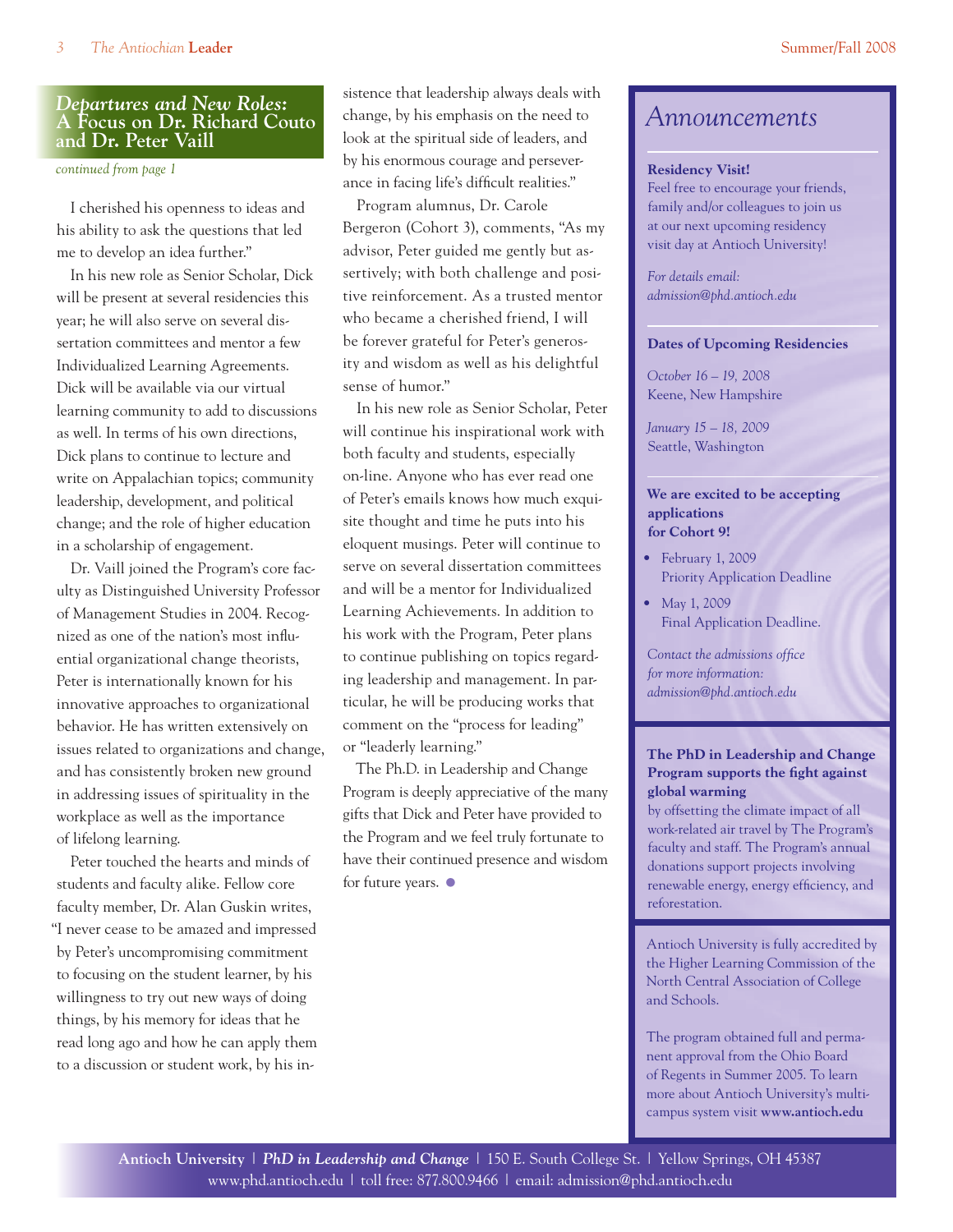# **Student and Alumni Updates**

#### *Cohort 1*



**Howard Kea** was recently awarded a study fellowship through NASA Goddard Space Flight Center giving him funded time to work on his dissertation, which involves

*Howard Kea*

quantitative analysis of the factors that could affect the level of motivation of NASA Goddard Engineers.

ä.

Emotionally Intelligent Leadership FOR COLLEGE STUDENTS

#### *Cohort 2*

**Dr. Scott Allen** has co-authored *Emotionally Intelligent Leadership: A Guide for College Students* (with M. Shankman) San Francisco: Jossey-Bass. For further details visit:

http://www.josseybass.com/WileyCDA/ WileyTitle/productCd-0470277130.html



*Dr. Gary Ballou*

ence of the Association of Teacher Educators in Washington, D.C. this coming August.

**Dr. Gary Ballou** presented at the conference for the Northwest Association of Teacher Educators this past March and will also be presenting at the National Confer-

In addition, Gary participated in a joint meeting of the House Higher Education Committee and the House of Early Learning and Children's Services Committee for the State of Washington regarding issues relating to teacher preparation programs.

#### **Dr. Sean**

**Creighton** published an article on "Significant Findings in Campus-Community Engagement" in the *Journal of Civic Commitment* (Feb 2008) and "The Scholarship



*Dr. Sean Creighton*

of Community Partner Voice" in the *Higher Education Exchange* (May 2008). Dr. Creighton was also the commencement speaker for Edison Community College this past May.



*Dr. Shana Hormann*

**Dr. Shana Hormann** has recently been named Associate Academic Dean for Antioch University Seattle (AUS). For further information regarding AUS visit: www. antioch.seattle.edu

*Dr. Lisa Kreeger*

**Dr. Lisa Kreeger** has enjoyed successful submissions to a number of global conferences with published proceeds including CHI (Florence), SERVSIG (Liverpool), Collaboration 2.0 (Bangalore),

EPIC (Copenhagen) and is looking forward to several upcoming presentations in the United States including Frontiers in Service and the International Leadership Association.

#### **Dr. Janet Rechtman** has

recently joined the Public Service Faculty of the University of Georgia in the role of Senior Public Service Associate at the Fanning Institute. For further information visit:



*Dr. Janet Rechtman*

**Steele-Pierce** was named chair of the Leadership Development Council for Clermont 20/20: A Vision for Leadership. She will oversee 20/20's four development programs: for profit

www.fanning.uga.edu **Dr. M.E.** 



*Dr. M.E. Steele-Pierce* 

& nonprofit leaders, retirees, high school students, and K-12 educators. Dr. Steele-Pierce is Assistant Superintendent of West Clermont Schools in Cincinnati, Ohio.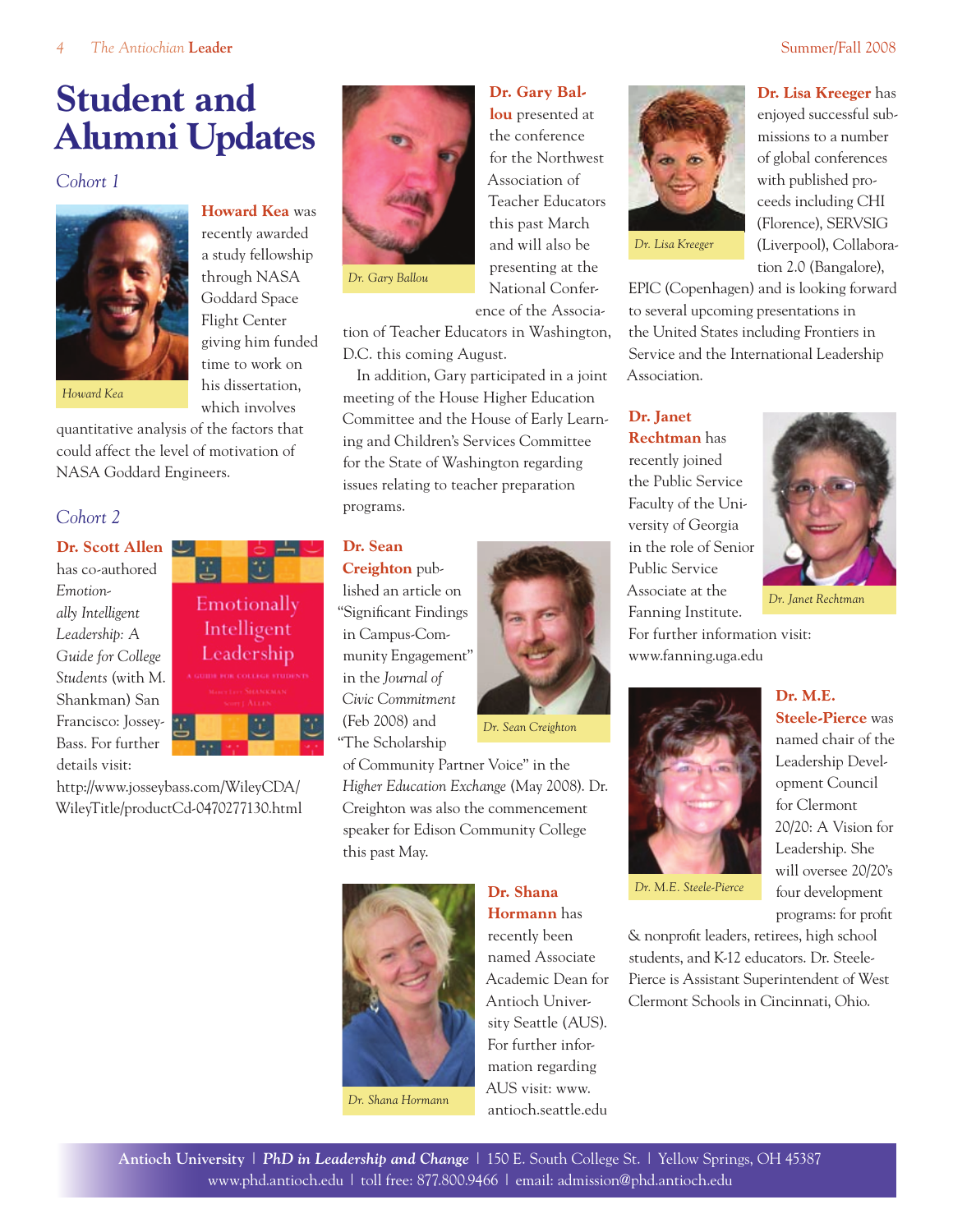tory to the Marketplace:~ How Scientists and Business Leaders Engage to Take Action," in The Business of Healthcare, edited by Kenneth H. Cohn and Douglas E. Hough, Praeger Publishers, Westport, CT. 2007.~ Volume 3, Chapter 10, pp. 209-224,

#### *Cohort 3*

#### **Raquel Gutierrez** was recently interviewed regarding her relationship with La Virgencita. To view this beautiful blog documentary, *Road to Guadalupe*,

visit: http://www. roadtoguadalupe.com/



*Raquel Gutierrez* 



**Rhoda Weiss** was honored as

outstanding alumni at the Spring Commencement ceremonies of Michigan State University. Rhoda received a special award from Ball State University

*Rhonda Weiss*

for her contributions to public relations education. In addition, Rhoda was also selected by the United States Department of Defense for the 76th annual Joint Civilian Orientation Conference, which brings together a handful of national leaders who travel abroad to represent the U.S. in meeting with senior leadership in other countries and participate in facets of U.S. work abroad. Lastly, she has given a number of speeches in the last few months, including two to FEMA (Federal Emergency Management Association) in Washington, DC and Chicago.

### *Cohort 4*

**Dr. Heather** 

**Forest** is one of six international winners of the NDLTD (Networked Digital Library of Theses and Dissertations: http://www.ndltd. org/) Innovation Electronic Thesis



*Dr. Heather Forest*

and Dissertation Award in recognition of her dissertation entitled: *Inside Story: An Arts-Based Exploration of the Creative Process of the Storyteller as Leader*. Dr. Forest was also recently awarded the OETD Association (Ohio Electronic Thesis and Dissertation: http://www.oetda.org/) Award for Outstanding ETD Scholarship Award.

Dr. Forest chaired a panel entitled: "Discourse, Narrative, and Counter-narrative" at the Fourth International Congress of Qualitative Inquiry at the University of Illinois at Urbana-Champaign. Her contribution to the panel described arts-based storytelling methodology from her dissertation. Heather's new children's book *The Contest Between the Sun & the Wind: An Aesop's Fable* has been released by August House Publishers. For details please visit:http://store.augusthouse.com/ productdetails.cfm?sku=8320&FullCat=2

#### **Dr. Lynn Langer**

has recently published "Johns Hopkins Biotechnology Education: An Integrated Program of Multiple Degrees, Concentrations, and Collaborations," in *Best Practices in Biotechnology Educa-*



*tion*, edited by Yali Friedman, thinkBiotech, LLC, 2008 pp. 242-252. Dr. Langer has also published "Moving Ideas from the Labora-



December, 2007.

February to the Sales & Market-

*Cohort 5*

**Lynn Olsen** gave a speech this past

*Lynn Olsen*

Lynn, who is Vice President Retail Business Change at SUPERVALU INC. and an adjunct faculty member at the University of St. Thomas Opus College of Business, discussed his research around leader development and transformational leadership. He applied his findings to the challenges sales and marketing executives face in developing viable competitive strategies, building a clear roadmap for successful change, and gaining organizational alignment for the required change initiatives.

#### **Laura Santana**

has written an article for the June 2008 issue of *Integral Leadership Review.* Further details regarding her contribution entitled, "Integral Theory's Contribution to Leader and



*Laura Santana*

Leadership Development" can be found at: http://www.integralleadershipreview.com/ archives/2008-06/2008-06-santana.html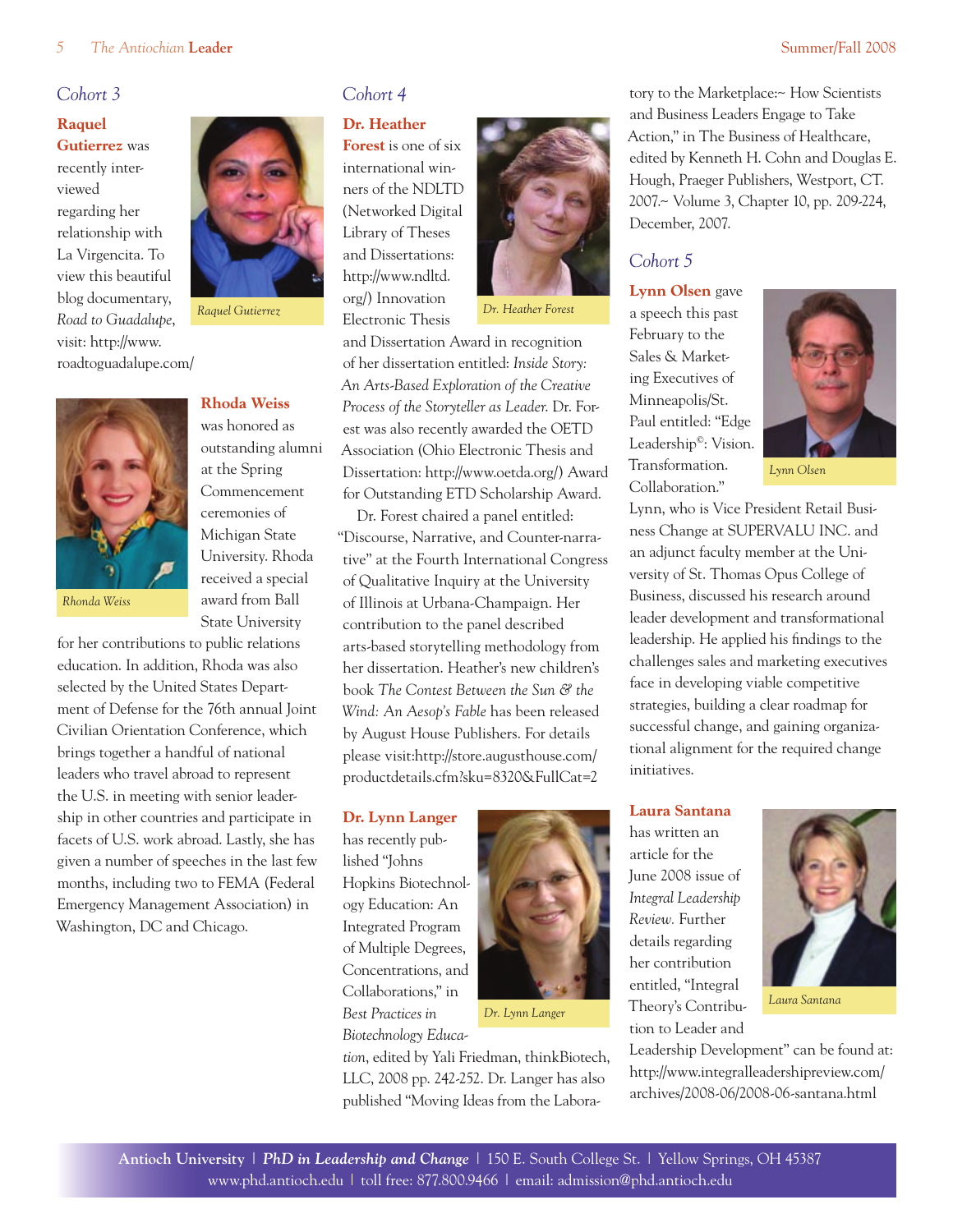

*Cohort 5 members Harriet Schwartz and Lisa Goldstien-Graham*

#### *Cohort 6*

#### **Gail Cheney** and **Dr. Shana Hormann**

(Cohort 2) were part of a panel presentation entitled, "A Collective Approach to Indigenizing Community Empowerment: Genealogical and Geographical Kinship Ties,*"* at the 7th Annual Symposium of Native Scholarship at the University of Washington this past Spring.



*Karen Geiger*

#### **Karen Geiger**, as Board Chair of

Dore Academy, a small K-12 school in Charlotte, NC, for students with learning disabilities and attention difficulties, has led the school to launch an \$8M

"Looking at Pseudo-Charismatic Leadership from Either Side of the Podium*"*  at Indiana University's Randall Tobias Center for Leadership Excellence Multi-Sector Forum. Paul's presentation provided an introduction to mitigation methods for followers of pseudocharismatic, toxic, and bad leaders. In addition, Paul recently finished his fourth documentary in which he was interviewed regarding voting suppression in Ohio during the general election in 2004 and the statewide elections in 2006. The film looks at voter suppression in minority precincts in Columbus, OH.

**Paul Gregory** recently presented



**Squetimkin-Anquoe** was recently honored and received an award from the Northwest Women of Color Empowered. In awarding

**Annette** 

*Annette Squetimkin-Anquoe* 

Annette this honor, the organization noted that she has spent more than two decades working to boost the health of the region's American Indian community. Annette is a member of the Colville Confederated Tribes and finds fulfillment in keeping her culture alive. For further details, visit: http://www.nwasianweekly. com/2008270010/woc20082710.htm

*Cohort 7*

#### **Peter Dickens**

has been invited to become adjunct faculty at Tyndale University College and Seminary in Toronto, Canada. Peter will be teach-



**Olatokunbo (Tokz) Awoshakin** recently presented "The Intersection between Deliberative Dialogue and Civic Leadership" at The University of

ing in the Mdiv program in the Seminary.



*Olatokunbo (Tokz) Awoshakin* 

Richmond's Jepson School Summer Institute for Leadership and the Liberal Arts. Tokunbo's presentation provided an introduction to dialogue and deliberation as a stream of practice for reshaping community politics and transforming fields, such as: education, electoral reform, multiculturalism, regional and urban planning, public safety, public finance and health-care. For further details please visit: http://lla.richmond.edu/SummerInstitute/Presentations.htm •

capital campaign to relocate so that it can serve more students and begin a scholarship endowment so that this kind of specialized education can be affordable to all students who qualify.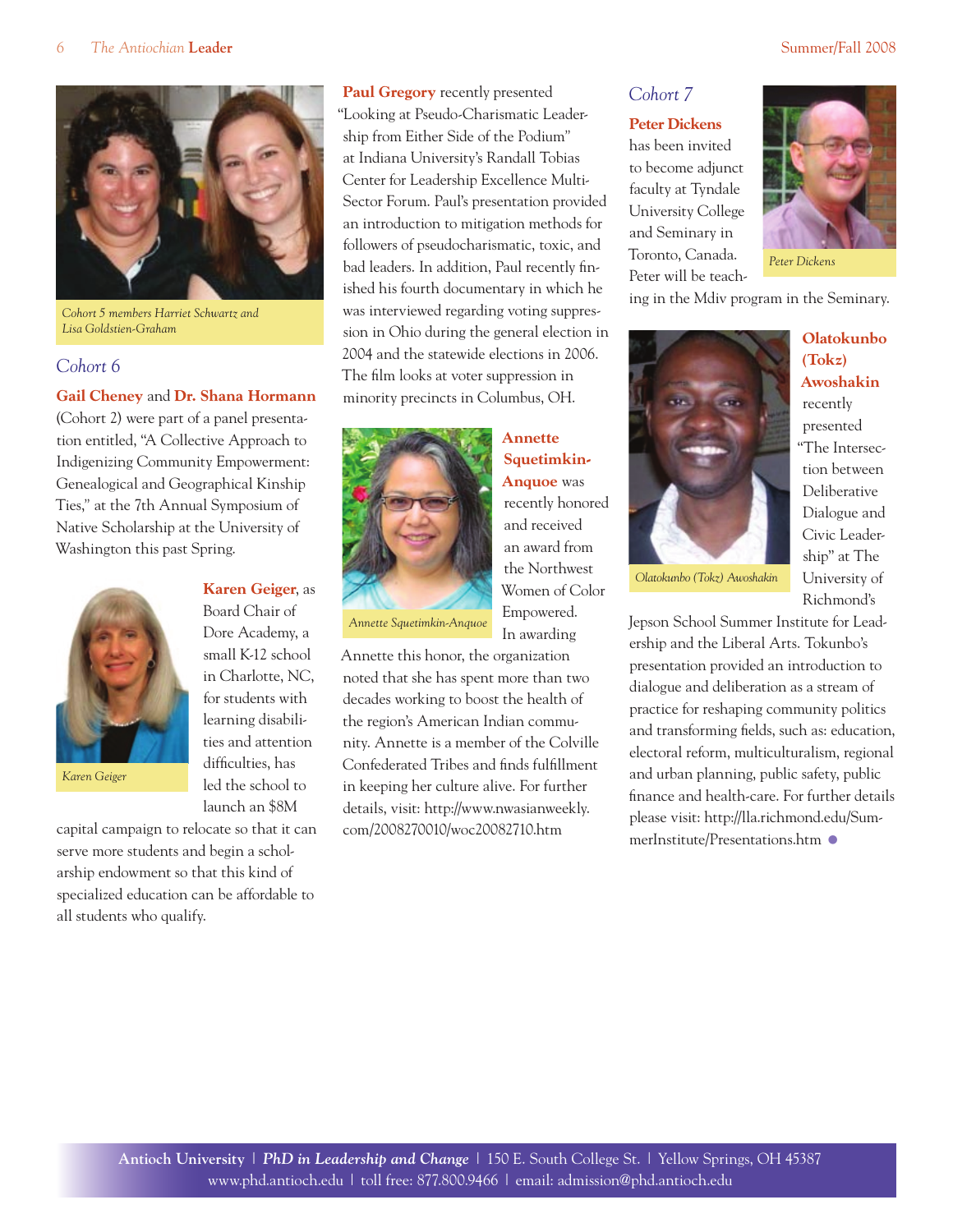# **Faculty Updates**

**Dr. Laurien Alexandre** and project manager, **Andy Mott**, just completed the final report for their Ford Foundation project, International Working Group on University Education for Community Change. The 18-month project (March 2007-June 2008) brought a group of international scholars together to explore a range of topics about education for community change, to learn from each other, to produce a series of papers exploring the field called, "Community Change Studies," and to lay the seeds for a growing network of scholars and practitioners around the globe. Participants in the series of international meetings came from Tanzania, Mexico, England, Spain, India and the United States. Copies of the final report's 14 essays will be available shortly. If you are interested in a copy, please email Laurien (lalexandre@ phd.antioch.edu).



**Dr. Philomena Essed** recently participated in The U.S. Helsinki Commission hearing entitled, "The State of (In) visible Black Europe: Race, Rights and

Politics*.*" This hearing focused on the challenges and opportunities experienced by the more than 5 million members of Europe's Black population amidst reported increase in hate crimes and discrimination, anti-immigration and national identity debates, and growing security concerns. Additionally, the hearing examined the impact of anti-discrimination measures as well as diversity initiatives aimed at ensuring and protecting equal rights for a population many do not know

exist. Additionally, Dr. Essed served as one of the founding teachers at the first Summer School on Black Europe held at the University of Amsterdam. This very successful historical event attracted students from all over Europe as well as a majority of students of color from the US.

> **Dr. Elizabeth Holloway** and **Dr. Mitchell Kusy**  completed analyzing their mixed-methods research study on toxic personalities at work – with findings that debunk the current myths regarding how best to work with these individuals. Their study of approximately 500 leaders have poised them to develop a series of



*Dr. Elizabeth Holloway*



*Dr. Mitch Kusy*

seminars and interventions that they are currently engaging in with organizations internationally.



**Dr. Carolyn** 

#### **Kenny**, was recently interviewed about her thoughts regarding digital scholarship, indigenous cultures, and the ejournal she co-edits, *Voices: World Forum*

*Dr. Carolyn Kenny*

*for Music Therapy.* Her interview can be found at: http://www.createchange.org/cases/scholars/music.shtml. This past Spring Dr. Kenny was also a member of a panel that explored the relationship between music and the brain in Music Therapy at the Canadian Music Therapy Conference in Quebec City, Quebec, Canada. Additionally, Dr. Kenny gave two presentations at the 1st International Symposium on

Music Therapy and Trauma. The first was a Case Study on her clinical work titled "Belonging: The Song of Social Becoming." This presentation described her work with a young adolescent girl who was the victim of covert agression or bullying in her school. She addressed the developmental aspects of the second critical period of brain growth in young adolescents. In her second presentation, she described how the arts are used in indigenous communities to heal the continuing effects of colonization among Native people.



continues to serve as consulting staff auditor and chair of the Accreditation Panel for the Teacher Education Accreditation Council (http://

www.teac.org/). Dr. Wergin has also been working extensively with Antioch University's Blue Book Commission as the Ph.D. in Leadership and Change Program faculty representative. •

### *Senior Scholar Updates*

**Dr. Richard Couto** has worked with The US Office of Personnel Management and Brookings Institution to refine further their work on 21st century public purpose leadership competencies. This past April Dr. Couto presented a portion of his work at a seminar on leadership competencies in the curricula of graduate schools of public affairs and administration. This work may influence the accrediting standards of the National Association of Schools of Public Affairs and Administration. He is using this work on leadership competencies in connection with a revitalization of the liberal arts and made presentations to the Antioch College alumni in Boston and at a summer institute at the Jepson School of Leadership Studies. •

**Antioch University** | *PhD in Leadership and Change* | 150 E. South College St. | Yellow Springs, OH 45387 www.phd.antioch.edu | toll free: 877.800.9466 | email: admission@phd.antioch.edu

### **Dr. Jon Wergin**